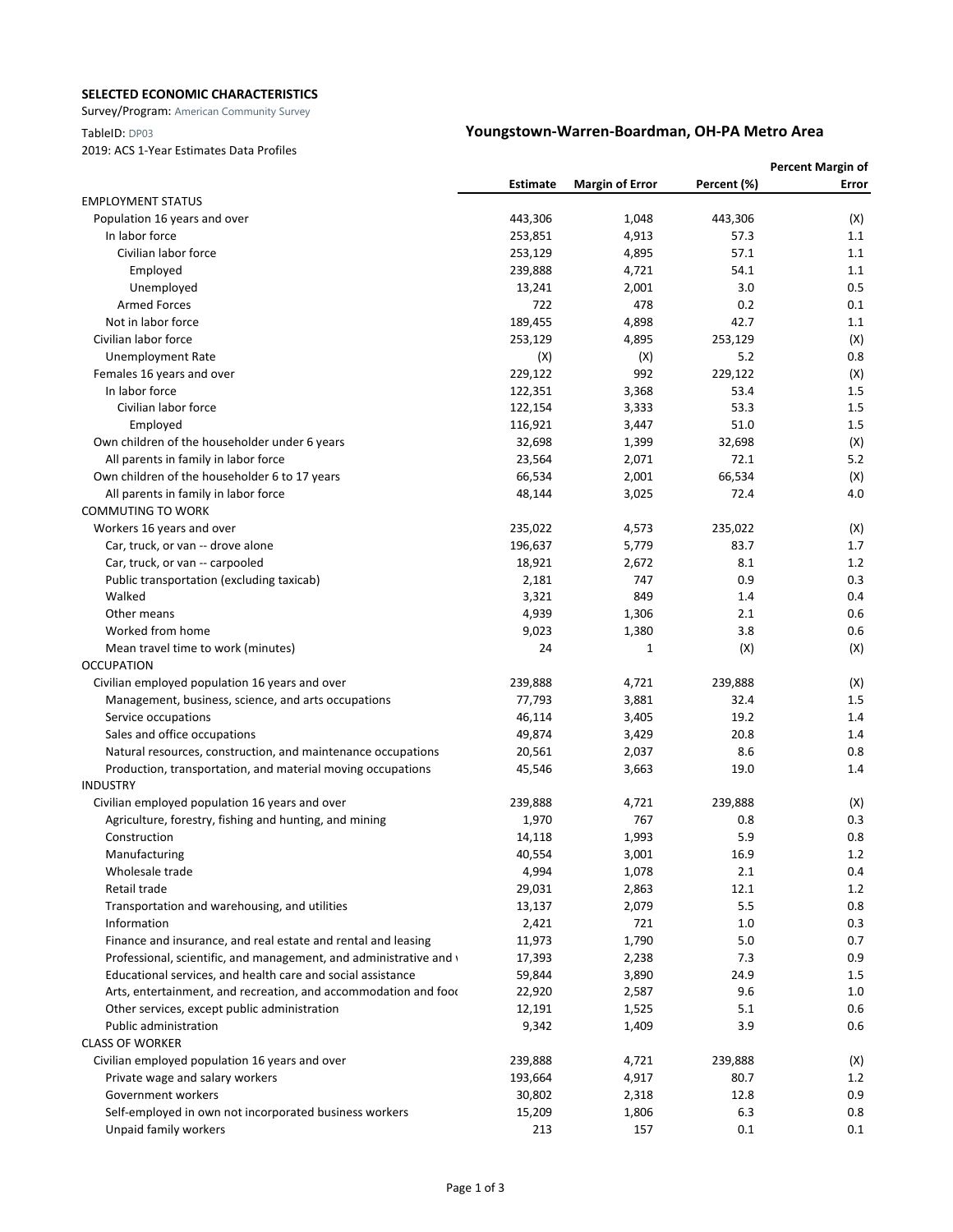### **SELECTED ECONOMIC CHARACTERISTICS**

Survey/Program: American Community Survey

2019: ACS 1-Year Estimates Data Profiles

## TableID: DP03 **Youngstown-Warren-Boardman, OH-PA Metro Area**

|                                                                    |          |                        |             | <b>Percent Margin of</b> |
|--------------------------------------------------------------------|----------|------------------------|-------------|--------------------------|
|                                                                    | Estimate | <b>Margin of Error</b> | Percent (%) | Error                    |
| INCOME AND BENEFITS (IN 2019 INFLATION-ADJUSTED DOLLARS)           |          |                        |             |                          |
| <b>Total households</b>                                            | 230,643  | 3,239                  | 230,643     | (X)                      |
| Less than \$10,000                                                 | 17,424   | 2,190                  | 7.6         | 1.0                      |
| \$10,000 to \$14,999                                               | 14,769   | 2,031                  | 6.4         | 0.9                      |
| \$15,000 to \$24,999                                               | 25,147   | 2,120                  | 10.9        | 0.9                      |
| \$25,000 to \$34,999                                               | 26,921   | 2,411                  | 11.7        | 1.0                      |
| \$35,000 to \$49,999                                               | 33,716   | 2,957                  | 14.6        | 1.3                      |
| \$50,000 to \$74,999                                               | 43,840   | 3,218                  | 19.0        | 1.4                      |
| \$75,000 to \$99,999                                               | 27,770   | 2,200                  | 12.0        | 0.9                      |
| \$100,000 to \$149,999                                             | 26,757   | 2,444                  | 11.6        | 1.0                      |
| \$150,000 to \$199,999                                             | 7,384    | 1,179                  | 3.2         | 0.5                      |
| \$200,000 or more                                                  | 6,915    | 1,276                  | 3.0         | 0.5                      |
| Median household income (dollars)                                  | 48,558   | 2,203                  | (X)         | (X)                      |
| Mean household income (dollars)                                    | 64,409   | 1,948                  | (X)         | (X)                      |
| With earnings                                                      | 160,008  | 3,921                  | 69.4        | 1.1                      |
| Mean earnings (dollars)                                            | 64,889   | 2,123                  | (X)         | (X)                      |
| With Social Security                                               | 89,388   | 2,610                  | 38.8        | 1.2                      |
| Mean Social Security income (dollars)                              | 18,724   | 494                    | (X)         | (X)                      |
| With retirement income                                             | 72,081   | 2,686                  | 31.3        | 1.1                      |
| Mean retirement income (dollars)                                   | 21,437   | 1,320                  | (X)         | (X)                      |
| With Supplemental Security Income                                  | 18,192   | 2,228                  | 7.9         | 1.0                      |
| Mean Supplemental Security Income (dollars)                        | 10,195   | 707                    | (X)         | (X)                      |
| With cash public assistance income                                 | 6,500    | 1,182                  | 2.8         | 0.5                      |
| Mean cash public assistance income (dollars)                       | 2,336    | 510                    | (X)         | (X)                      |
| With Food Stamp/SNAP benefits in the past 12 months                | 35,503   | 2,457                  | 15.4        | $1.0$                    |
| Families                                                           | 140,456  | 3,969                  | 140,456     | (X)                      |
| Less than \$10,000                                                 | 6,478    | 1,217                  | 4.6         | 0.9                      |
| \$10,000 to \$14,999                                               | 6,000    | 1,423                  | 4.3         | 1.0                      |
| \$15,000 to \$24,999                                               | 9,309    | 1,594                  | 6.6         | 1.1                      |
| \$25,000 to \$34,999                                               | 14,547   | 2,023                  | 10.4        | 1.4                      |
| \$35,000 to \$49,999                                               | 18,825   | 1,985                  | 13.4        | 1.4                      |
| \$50,000 to \$74,999                                               | 30,262   | 2,962                  | 21.5        | 2.1                      |
| \$75,000 to \$99,999                                               | 20,787   | 1,837                  | 14.8        | 1.4                      |
| \$100,000 to \$149,999                                             | 21,548   | 2,099                  | 15.3        | 1.3                      |
| \$150,000 to \$199,999                                             | 6,488    | 1,104                  | 4.6         | 0.8                      |
| \$200,000 or more                                                  | 6,212    | 1,122                  | 4.4         | 0.8                      |
| Median family income (dollars)                                     | 61,285   | 2,308                  | (X)         | (X)                      |
| Mean family income (dollars)                                       | 77,115   | 2,596                  | (X)         | (X)                      |
| Per capita income (dollars)                                        | 28,064   | 784                    | (X)         | (X)                      |
| Nonfamily households                                               | 90,187   | 3,327                  | 90,187      | (X)                      |
| Median nonfamily income (dollars)                                  | 29,625   | 2,303                  | (X)         | (X)                      |
| Mean nonfamily income (dollars)                                    | 41,129   | 2,891                  | (X)         | (X)                      |
| Median earnings for workers (dollars)                              | 31,300   | 861                    | (X)         | (X)                      |
| Median earnings for male full-time, year-round workers (dollars)   | 47,113   | 1,853                  | (X)         | (X)                      |
| Median earnings for female full-time, year-round workers (dollars) | 38,590   | 1,842                  | (X)         | (X)                      |
| HEALTH INSURANCE COVERAGE                                          |          |                        |             |                          |
| Civilian noninstitutionalized population                           | 523,534  | 2,248                  | 523,534     | (X)                      |
| With health insurance coverage                                     | 488,785  | 4,201                  | 93.4        | 0.7                      |
| With private health insurance                                      | 327,171  | 7,375                  | 62.5        | 1.4                      |
| With public coverage                                               | 240,295  | 7,164                  | 45.9        | 1.4                      |
| No health insurance coverage                                       | 34,749   | 3,794                  | 6.6         | 0.7                      |
| Civilian noninstitutionalized population under 19 years            | 112,863  | 1,351                  | 112,863     | (X)                      |
| No health insurance coverage                                       | 5,163    | 1,581                  | 4.6         | 1.4                      |
| Civilian noninstitutionalized population 19 to 64 years            | 298,240  | 2,111                  | 298,240     | (X)                      |
| In labor force:                                                    | 226,809  | 4,165                  | 226,809     | (X)                      |